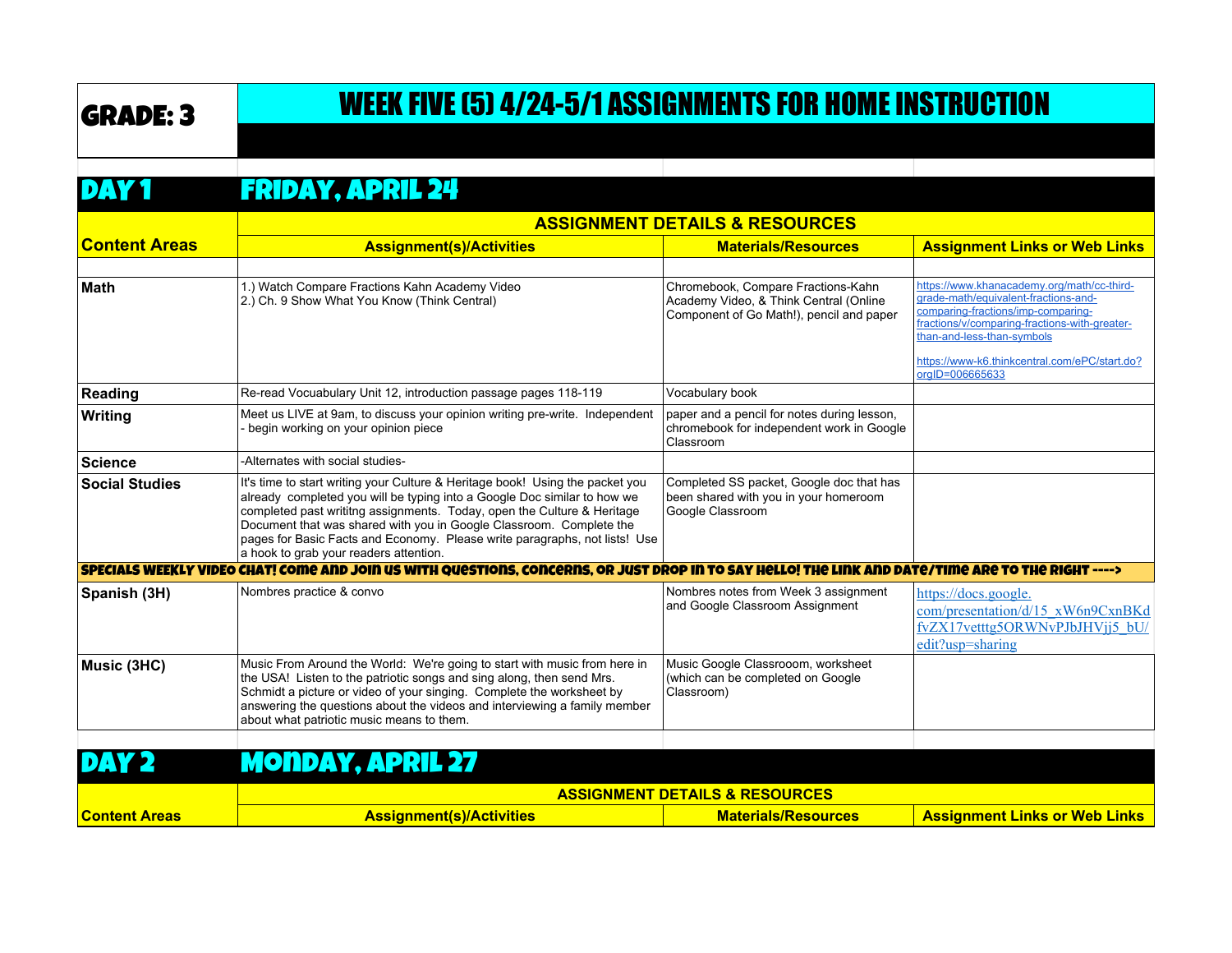| <b>Health</b>         | Re-read Great Body Shop: Things You Might Catch packet (pages 1-6)<br>*Health will be once a week.                                                                                                                                                                                                                                                                                                                                                                       | Things You Might Catch packet                                                         | https://drive.google.<br>com/file/d/1SDsOqe0Tl3xksonX6woFKjjWHEm<br>201nM/view?usp=sharing |
|-----------------------|--------------------------------------------------------------------------------------------------------------------------------------------------------------------------------------------------------------------------------------------------------------------------------------------------------------------------------------------------------------------------------------------------------------------------------------------------------------------------|---------------------------------------------------------------------------------------|--------------------------------------------------------------------------------------------|
| <b>Math</b>           | 1.) 9.1 Interactive Student Edition (ise) in "Library" on Think Central<br>2.) 9.1 Share & Show (Think Central)<br>3.) Early Finisher Activity: Sumdog-Fact Fluency Practice                                                                                                                                                                                                                                                                                             | <b>Think Central</b>                                                                  | https://www-k6.thinkcentral.com/ePC/start.do?<br>orgID=006665633                           |
| Reading               | Meet us LIVE at 9am for our lesson! Independent work - complete character analysis f                                                                                                                                                                                                                                                                                                                                                                                     | google classroom                                                                      |                                                                                            |
| Writing               | continue working on your opinion pre-writing                                                                                                                                                                                                                                                                                                                                                                                                                             | google classroom opinion writing assignment                                           |                                                                                            |
| <b>Science</b>        | Read: Scholastic News Article, The Hottest Place on Earth: Dallol, Ethiopia,<br>https://storyworksjr.scholastic.com/issues/2016-17/090116/Hottest-Coldest-<br>Places.html#On%20Level                                                                                                                                                                                                                                                                                     | <b>Scholastic News Article, The Hottest Place</b><br>on Earth: Dallol, Ethiopia       |                                                                                            |
|                       | Think About: "How are these two extreme places the same and different?"                                                                                                                                                                                                                                                                                                                                                                                                  |                                                                                       |                                                                                            |
| <b>Social Studies</b> | -Alternates with science-                                                                                                                                                                                                                                                                                                                                                                                                                                                |                                                                                       |                                                                                            |
|                       | SPECIALS WEEKLY VIDEO CHAT! COME AND JOIN US WITH QUESTIONS, CONCERNS, OR JUST DROP IN TO SAY HELLO! THE LINK AND DATE/TIME ARE TO THE RIGHT ---->                                                                                                                                                                                                                                                                                                                       |                                                                                       |                                                                                            |
| <b>PE-DESORDI</b>     | <b>WEEKS 5 &amp; 6 TURN IN EXIT TICKET WHEN COMPLETED-</b><br>NO NEED TO PRINT<br>Assignment: Pick 2 activities for your physical education period each week<br>(example: 2 activities week 5 and 2 other activities week 6)<br>FUN FACT:30 minutes to an hour of play or exercise helps mental, social,<br>physical health.                                                                                                                                             | Videos located in Phys. Ed Google<br>Classroom                                        |                                                                                            |
|                       | Resources: Super HERO workouts 1,2,3 and/ or Yoga videos and Sport skills   Family fitness / workout time<br>videos<br>WEEK 5 (April 24-May 1):<br>Pick 1 fitness workout (5 to 10 minutes) and 1 sport skill activity (10-15<br>minutes).<br>WEEK 6: (May 4-May 11):<br>Pick 1 fitness workout (5 to 10 minutes) and 1 sport skill activity (10-15<br>minutes).<br>Assignments objective:<br>Muscles/heart strength and hand/eye coordination or foot/eye coordination. |                                                                                       |                                                                                            |
| Music (3H)            | Music From Around the World: We're going to start with music from here in<br>the USA! Listen to the patriotic songs and sing along, then send Mrs.<br>Schmidt a picture or video of your singing. Complete the worksheet by<br>answering the questions about the videos and interviewing a family member<br>about what patriotic music means to them.                                                                                                                    | Music Google Classrooom, worksheet<br>(which can be completed on Google<br>Classroom) |                                                                                            |

# DAY 3 TUESDAY, APRIL 28

|                      | <b>ASSIGNMENT DETAILS &amp; RESOURCES</b>                                                           |                            |                                                                     |
|----------------------|-----------------------------------------------------------------------------------------------------|----------------------------|---------------------------------------------------------------------|
| <b>Content Areas</b> | <b>Assignment(s)/Activities</b>                                                                     | <b>Materials/Resources</b> | <b>Assignment Links or Web Links</b>                                |
| Math                 | 1.) 9.1 HW Assignment (Think Central)<br>[2.] Early Finisher Activity: ST Math (What % are you at?) | l Think Central & ST Math_ | https://www-k6.thinkcentral.com/ePC/start.do?<br>$ orq D=006665633$ |
| Reading              | complete character analysis for Ribsy                                                               | google classroom           |                                                                     |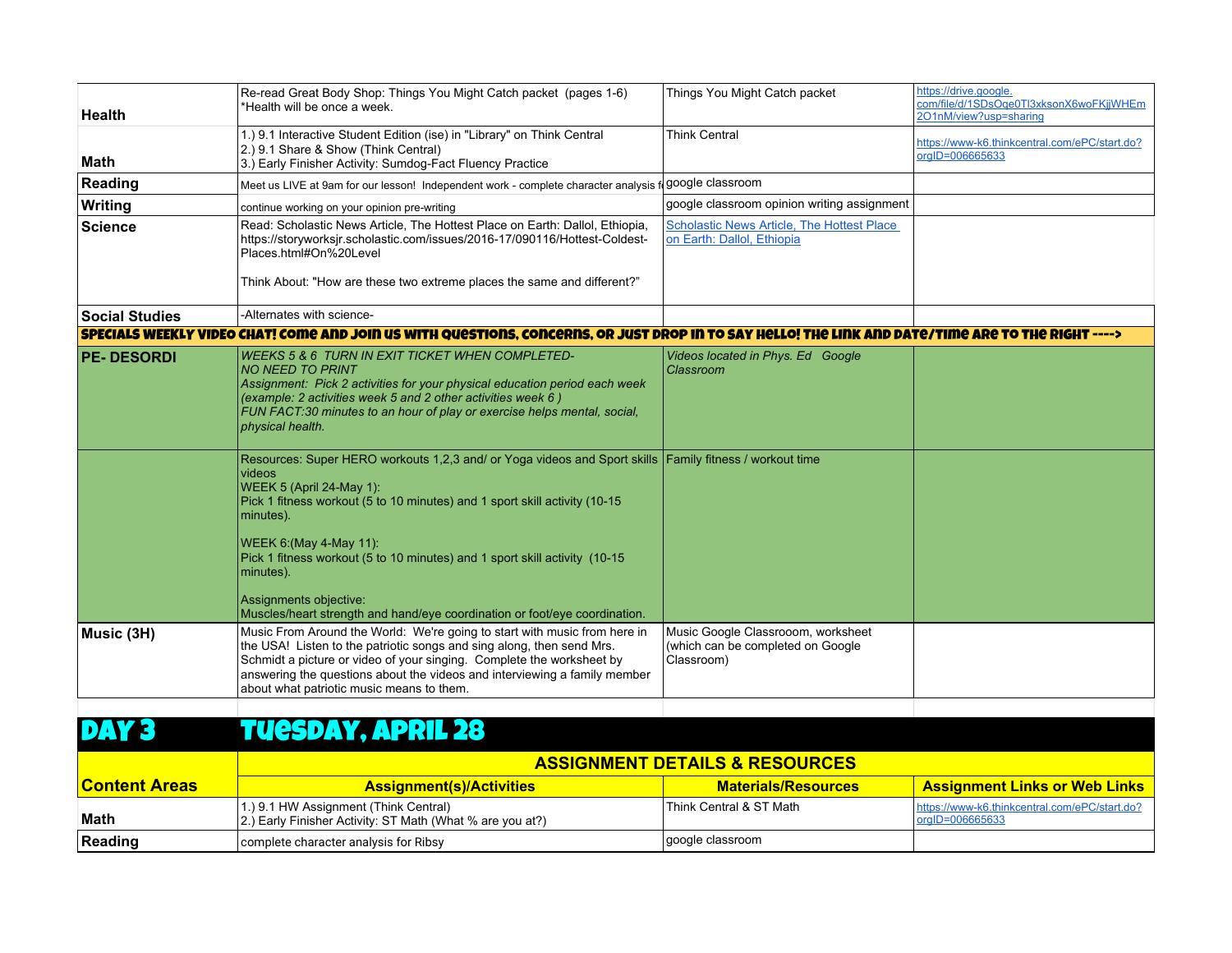| Writing               | Meet us LIVE at 9am for a lesson. Independent - complete answers to<br>questions posted in Google Classroom opinion writing assignment                                                                                                                                                                                                                                                                                                                                   | google classroom writing assignment                                                                                                                      |  |
|-----------------------|--------------------------------------------------------------------------------------------------------------------------------------------------------------------------------------------------------------------------------------------------------------------------------------------------------------------------------------------------------------------------------------------------------------------------------------------------------------------------|----------------------------------------------------------------------------------------------------------------------------------------------------------|--|
| ∣Science              | -Alternates with social studies-                                                                                                                                                                                                                                                                                                                                                                                                                                         |                                                                                                                                                          |  |
| <b>Social Studies</b> | Open the Culture & Heritage Document that was shared with you in Google<br>Classroom. Complete the page for Geography. Please write paragraphs, not been shared with you in your homeroom<br>lists! Use a hook to grab your readers attention, transition words where<br>needed.                                                                                                                                                                                         | Completed SS packet, Google doc that has<br>Google Classroom                                                                                             |  |
|                       | SPECIALS WEEKLY VIDEO CHAT! COME AND JOIN US WITH QUESTIONS. CONCERNS. OR JUST DROP IN TO SAY HELLO! THE LINK AND DATE/TIME ARE TO THE RIGHT ---->                                                                                                                                                                                                                                                                                                                       |                                                                                                                                                          |  |
| <b>PE-DESORDI</b>     | <b>WEEKS 5 &amp; 6 TURN IN EXIT TICKET WHEN COMPLETED-</b><br><b>NO NEED TO PRINT</b><br>Assignment: Pick 2 activities for your physical education period each week<br>(example: 2 activities week 5 and 2 other activities week 6)<br>FUN FACT:30 minutes to an hour of play or exercise helps mental, social,<br>physical health.                                                                                                                                      | Videos located in Phys. Ed Google<br>Classroom                                                                                                           |  |
|                       | Resources: Super HERO workouts 1,2,3 and/ or Yoga videos and Sport skills   Family fitness / workout time<br>videos<br>WEEK 5 (April 24-May 1):<br>Pick 1 fitness workout (5 to 10 minutes) and 1 sport skill activity (10-15<br>minutes).<br>WEEK 6: (May 4-May 11):<br>Pick 1 fitness workout (5 to 10 minutes) and 1 sport skill activity (10-15<br>minutes).<br>Assignments objective:<br>Muscles/heart strength and hand/eye coordination or foot/eye coordination. |                                                                                                                                                          |  |
| Art - 3HC             | "Mexican Floral Design". Inspired by the famous Mexican Artist: Frida Kahlo                                                                                                                                                                                                                                                                                                                                                                                              | All PDF's, Directions, Videos, and Project<br>information will be posted in Google<br>Classroom. Please submit all artwork<br>digitally thorugh Artsonia |  |

### DAY 4 Wednesday, APRIL 29

|                       | <b>ASSIGNMENT DETAILS &amp; RESOURCES</b>                                                                                                                                                     |                                           |                                                                  |  |
|-----------------------|-----------------------------------------------------------------------------------------------------------------------------------------------------------------------------------------------|-------------------------------------------|------------------------------------------------------------------|--|
| <u>lContent Areas</u> | <b>Assignment(s)/Activities</b>                                                                                                                                                               | <b>Materials/Resources</b>                | <b>Assignment Links or Web Links</b>                             |  |
| Math                  | 1.) 9.2 Interactive Student Edition (ise) in "Library"<br>2.) 9.2 Share & Show (Think Central)<br>3.) Early Finisher Activity: ST Math (What % are you at?)                                   | Think Central & ST Math                   | https://www-k6.thinkcentral.com/ePC/start.do?<br>orgID=006665633 |  |
| Reading               | Meet us LIVE to discuss Beverly Cleary's writing. Independent - Complete<br>Step 1 and 2 of the Comparing Ramona and Ribsy Essay Prompt.                                                      | Google classroom opinion writing document |                                                                  |  |
| Writing               | Watch Video 2. The link is available in the Opinion Writing Document.<br>Complete the google form to vote for a class wide topic. The link is also<br>posted in the Opinion Writing Document. | Google classroom                          |                                                                  |  |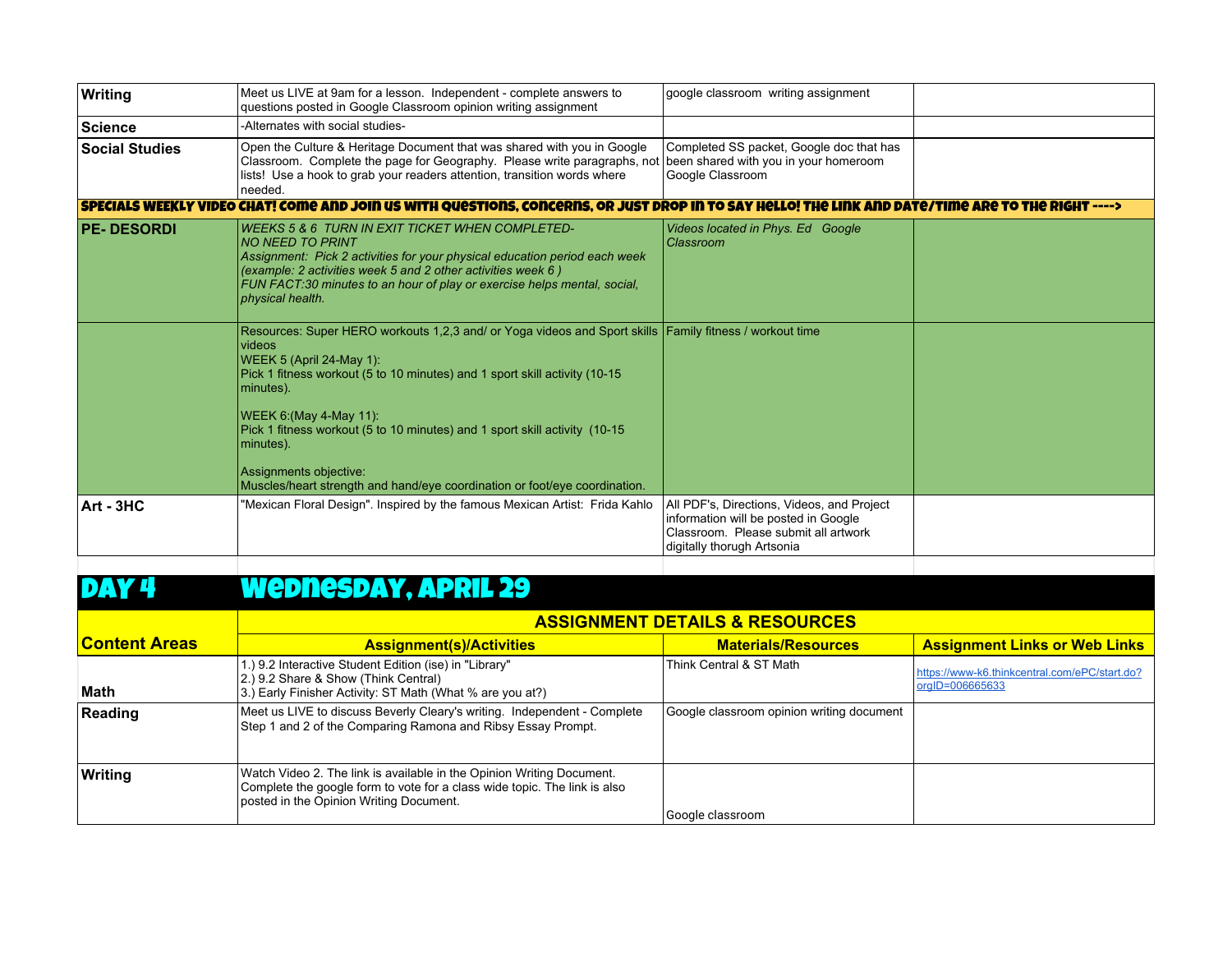| <b>Science</b>                                      | Watch the following videos and pay special attention to what goes into<br>weather reports.<br>Weather Station Field Trip:<br>https://nj.pbslearningmedia.org/resource/e949742f-b34e-4d73-8f12-<br>4147130355b1/weather-station-field-trip/#.Xoae1YhKjIU<br>l Be a Weather Watcher:<br>https://www.youtube.com/watch?v=Uo8lbeVVb4M | PBS Weather Station Field Trip<br>https://www.youtube.com/watch?<br>v=Uo8lbeVVb4M                                                                        | <b>PBS Weather Station Field Trip</b> |
|-----------------------------------------------------|-----------------------------------------------------------------------------------------------------------------------------------------------------------------------------------------------------------------------------------------------------------------------------------------------------------------------------------|----------------------------------------------------------------------------------------------------------------------------------------------------------|---------------------------------------|
| <b>Social Studies</b>                               | -Alternates with science-                                                                                                                                                                                                                                                                                                         |                                                                                                                                                          |                                       |
|                                                     | SPECIALS WEEKLY VIDEO CHAT! COME AND JOIN US WITH QUESTIONS. CONCERNS. OR JUST DROP IN TO SAY HELLO! THE LINK AND DATE/TIME ARE TO THE RIGHT ---->                                                                                                                                                                                |                                                                                                                                                          |                                       |
| <b>Digital Arts/TAG</b>                             | Digital Arts: Please sign into Google Classroom (GCR) for complete directions, links, and information.                                                                                                                                                                                                                            |                                                                                                                                                          |                                       |
| 302 - Hoyer/Casadia<br><b>DeRosa &amp; Santilli</b> | <b>ASSIGNMENT 1:</b> Please take the TYPING QUEST typing test two (2) times.                                                                                                                                                                                                                                                      | Username: firstnamelastname1920<br>Password: student id                                                                                                  | http://www.pinkmousehouse.com/        |
|                                                     | <b>ASSIGNMENT 2:</b> This week students will be Making Parachutes! Students will<br>watch a video, conduct an experiment and record their results on Google<br>Forms. When you are finished click "TURN IN/SUBMIT" in Google Classroom                                                                                            | <b>STUDENTS MUST CLICK ON LINK AND</b><br>COMPLETE THE ASSIGNMENT ON THE<br><b>GOOGLE FORM ------&gt;</b>                                                | https://forms.gle/XBugzbkg7ZrPsRvv7   |
| Art - 3HC                                           | "Mexican Floral Design". Inspired by the famous Mexican Artist: Frida Kahlo                                                                                                                                                                                                                                                       | All PDF's, Directions, Videos, and Project<br>information will be posted in Google<br>Classroom. Please submit all artwork<br>digitally thorugh Artsonia |                                       |

# DAY 5 THURSDAY, APRIL 30

|                                                                                                                                                                | <b>ASSIGNMENT DETAILS &amp; RESOURCES</b>                                                                                                                                                                                                          |                                                                                                       |                                                                                                                            |  |
|----------------------------------------------------------------------------------------------------------------------------------------------------------------|----------------------------------------------------------------------------------------------------------------------------------------------------------------------------------------------------------------------------------------------------|-------------------------------------------------------------------------------------------------------|----------------------------------------------------------------------------------------------------------------------------|--|
| <u> IContent Areas</u>                                                                                                                                         | <b>Assignment(s)/Activities</b>                                                                                                                                                                                                                    | <b>Materials/Resources</b>                                                                            | <b>Assignment Links or Web Links</b>                                                                                       |  |
| Math                                                                                                                                                           | 1.) 9.2 Homework Assignment (Think Central)<br>2.) Math Playground: Visual Fractions (https://www.mathplayground.<br>com/visual fractions.html)                                                                                                    | Think Central & Math Playground                                                                       | https://www-k6.thinkcentral.com/ePC/start.do?<br>orgID=006665633; https://www.<br>mathplayground.com/visual fractions.html |  |
| Reading                                                                                                                                                        | Complete Step 3 and 4 of the Comparing Ramona and Ribsy Essay Prompt.                                                                                                                                                                              | google classroom                                                                                      |                                                                                                                            |  |
| Writing                                                                                                                                                        | Join us LIVE to watch and discuss a video. Independent - complete the<br>graphic organizer in the Opinion Writing Document on Goodle classroom.<br>Use teacher mini lesson video to complete the organizer.                                        | Google Classroom Opinion writing<br>assignment                                                        |                                                                                                                            |  |
| Science                                                                                                                                                        | -Alternates with social studies-                                                                                                                                                                                                                   |                                                                                                       |                                                                                                                            |  |
| <b>Social Studies</b>                                                                                                                                          | Open the Culture & Heritage Document that was shared with you in Google<br>Classroom. Complete the page for Customs & Culture. Please write<br>paragraphs, not lists! Use a hook to grab your readers attention, transition<br>words where needed. | Completed SS packet, Google doc that has<br>been shared with you in your homeroom<br>Google Classroom |                                                                                                                            |  |
| <u>  SPECIALS WEEKLY VIDEO CHAT! COME AND JOIN US WITH QUESTIONS, CONCERNS, OR JUST DROP IN TO SAY HELLO! THE LINK AND DATE/TIME ARE TO THE RIGHT ----&gt;</u> |                                                                                                                                                                                                                                                    |                                                                                                       |                                                                                                                            |  |
| <b>Digital Arts/TAG</b>                                                                                                                                        | Digital Arts: Please sign into Google Classroom (GCR) for complete directions, links, and information.                                                                                                                                             |                                                                                                       |                                                                                                                            |  |
|                                                                                                                                                                |                                                                                                                                                                                                                                                    |                                                                                                       |                                                                                                                            |  |